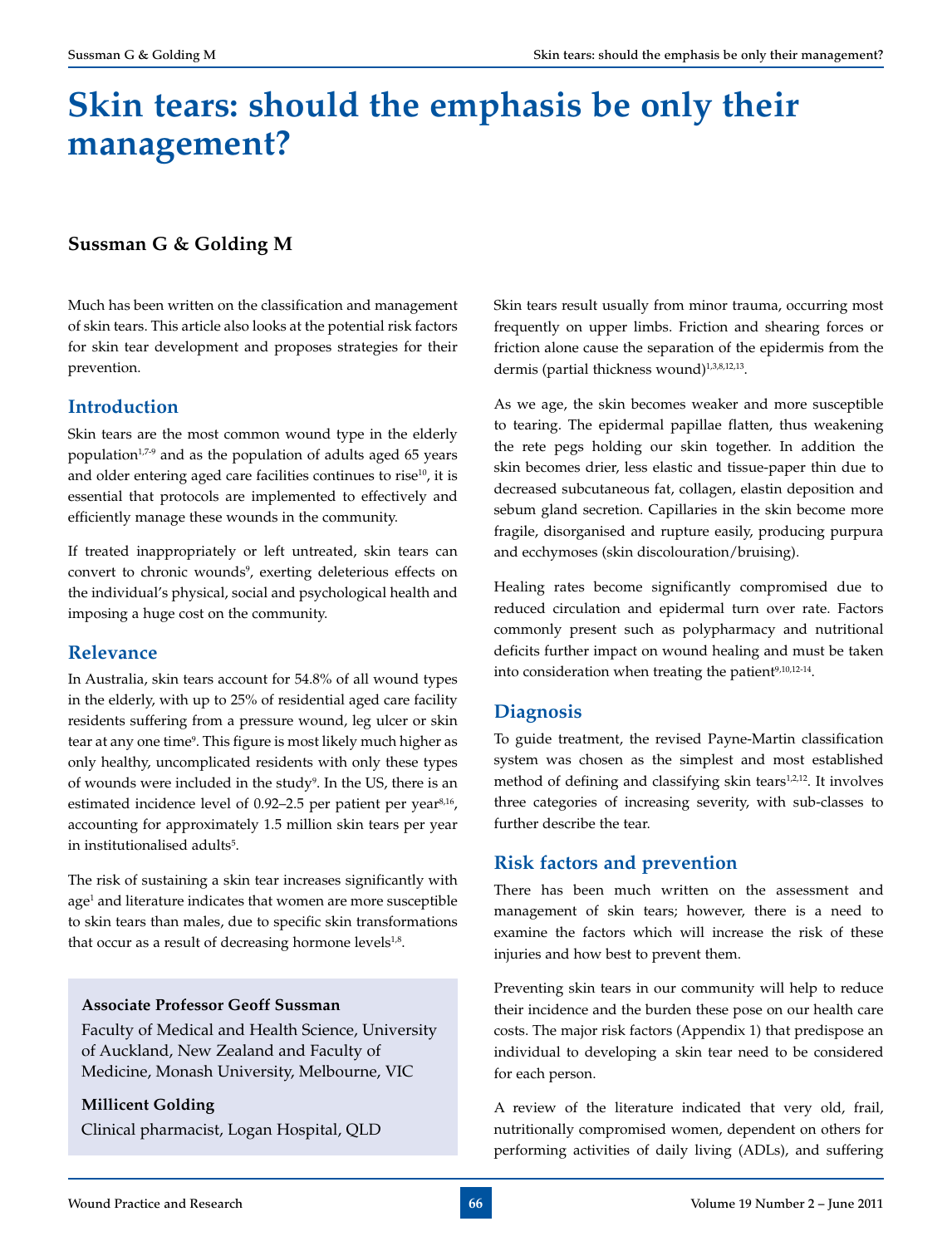#### *Appendix 1. Risk factors for developing a skin tear.*

- Dependent in activities of daily living (ADLs greatest risk, highest incidence)<sup>1,3,4,16</sup>
- Independent ambulatory patients (second-highest incidence tears occur primarily in lower extremities)<sup>4</sup>
- Vision impaired patients (third-highest incidence)<sup>1,4</sup>
- Female $1,3$
- Ageing, paper-thin skin<sup>16</sup>
- Very frail<sup>3</sup>
- Dementia $1,3$
- Malnourishment $1,3$
- Mental Impairment<sup>1</sup>
- Neuromuscular changes; for example, stiffness and spasticity<sup>1,3</sup>
- Sensory changes/loss; for example, hearing, sensation,  $vision<sup>1,3</sup>$
- Limited mobility<sup>1</sup>/immobility<sup>1,16</sup>
- Poor locomotion/balance<sup>1</sup>
- Use of an assistive devise $1,3,16$
- Senile purpura<sup>1,16</sup>
- Ecchymosis (purple discolouration of skin) $1,3,16$
- History of previous skin tears $1,3,16$

dementia were at greatest risk3,16. A study conducted in nursing homes over a six-month period concluded that over 65% of the sample skin tear sufferers (n=154) shared the following characteristics<sup>1</sup>:

- Sensory loss 68%.
- Compromised nutrition 68%.
- Advanced age (over 70) 76%.
- History of a previous skin tear 80%.
- • Cognitive impairment 77%.
- Dependency 82%.

Bruising and poor locomotion were identified in 50% of the sample while assistive devises in combination with polypharmacy were thought to have contributed to 40% of all skin tears<sup>1</sup>.

Hospital beds are the most common cause of a traumainduced skin tear, followed by the wheelchair<sup>1</sup>. Preventative mechanisms should include padding bed rails, wheelchair

- Poor appetite<sup>1,3</sup>
- Neuropathy<sup>1</sup>
- Multiple actinic or seborrheic keratosis<sup>1,16</sup>
- Dry skin<sup>1,16</sup>
- Incontinence<sup>1</sup>
- Pitting oedema<sup>1,16</sup>
- Paralysis<sup>1</sup>
- Muscle weakness<sup>1</sup>
- Agitation, flailing extremities or restlessness<sup>1,16</sup>
- Hemiplegia/hemiparesis<sup>16</sup>
- **Comorbidities:** 
	- Ureamia<sup>1</sup>
	- Diabetes mellitus<sup>1</sup>
	- Hypothyroidism<sup>1</sup>
	- Hypoalbuminism<sup>1</sup>
	- Peripheral vascular disease<sup>1</sup>
	- Immunocompromised<sup>1</sup>
- **Medications:** 
	- Steroids systemic or topical $1,16$
	- Anticoagulants<sup>1</sup>
	- Polypharmacy<sup>1,3</sup>

arms and legs, and wearing long sleeves, pants and gloves whenever possible, to provide extra protection $1,2,4,5$ .

Intravenous catheters were mentioned as the most likely of all tubes and drains to cause a skin tear<sup>5</sup>. Appropriate non-stick dressings and bandages should always be used for retention purposes in at-risk patients<sup>1,4,5</sup>. Radiography procedures were the highest risk procedure<sup>1</sup>; transferring and positioning patients should be done with utmost care and with the use of an assistive sheet $1.4$ .

#### **Treatment**

The literature emphasises the importance of firstly decontaminating the wound with normal saline, warm water, or a non-toxic surfactant wash, after which the wound is gently patted dry<sup>1,2,4,5,7</sup>.

Extreme care should be taken not to further traumatise the wound or damage viable skin flaps, which are then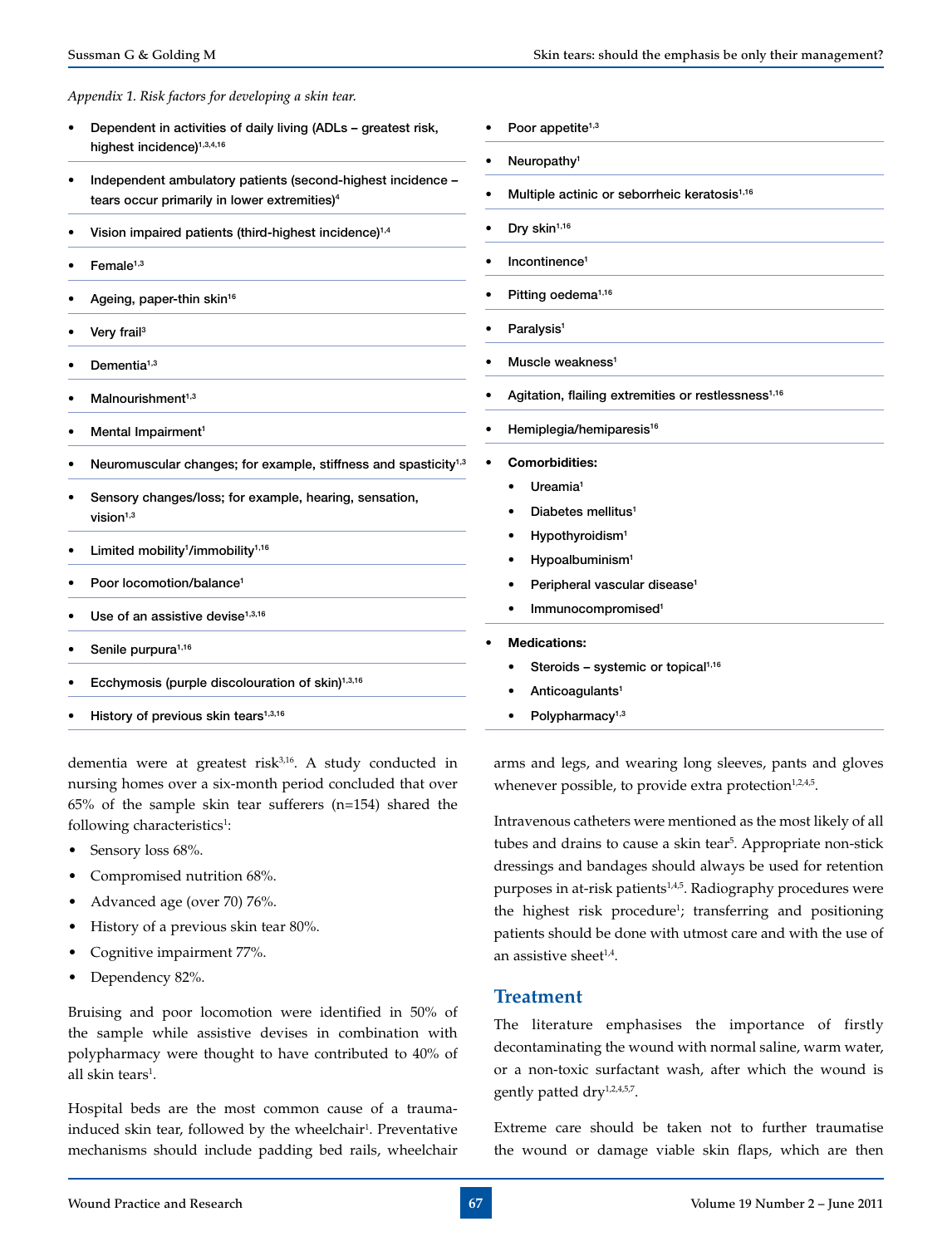approximated back over the dermis using forceps or a moist cotton bud.

To hold the skin flap in place, Steristrips™, the elastic form, is the preferred type and these are applied at about 1 cm apart. It is very important that they are applied without tension $1,2,7,15$ . They remain in place until the adhesive degrades and they fall off $17$ . This grafting process enhances healing by aiding in the deposition of connective tissue and epithelialisation<sup>12</sup>. If the wound is bleeding, gentle pressure is applied with a gauze pad or, if bleeding persists, then a haemostatic alginate dressing, for example, Kaltostat<sup>™</sup> is indicated and left in place until the next dressing change.

A number of treatment modalities exist; however, evidence for their effectiveness is limited due to an overall paucity of published trials on skin tear treatments<sup>4,5,16</sup>. Edwards *et al.* compared four common dressing types: Melolite™/ Steristrip™ (n=13), Lyofoam™ (n=3), Duoderm™ (n=3), and Opsite<sup>™</sup> (n=11)<sup>14</sup>. Optimal healing rates were found with the non-occlusive Melolite™/Steristrip™ combination. These results obtained from small numbers vary from the bulk of recent studies indicating the benefits of modern dressings in: reduced pain, scarring and incidence of infection, and providing the best moist-wound-healing environment for re-epithelialisation<sup>14,16</sup>. This study was also weakened by not including a skin tear classification scheme. Whilst the study found Melolite™/Steristrip™ application faster, dressing changes were more frequent (daily compared to weekly)



*Simple Skin Tear*



*Major Skin Tear*

thus increasing costs and inflicting potential trauma on the wound $14$ .

When treating skin tears, a dressing that minimises the number of dressing changes is ideal. Adhesive dressings, for example, films, tapes and so on easily traumatise new epithelium and surrounding skin on removal and are not an appropriate choice for skin tear management<sup>2,16</sup>. If use of these is unavoidable, then the use of paper or cloth tape in conjunction with a skin sealant initially and an alcohol-free adhesive remover is recommended $24.5$ .

A study comparing the healing rates of skin tears using foam dressings compared with film dressings at 21 days found a healing rate of 94% in the foam group compared with 65% healing in the film group, a statistically significant result ( $p$ <0.05). This study supports the use of foam dressings<sup>18</sup>. The bulk of published and clinical evidence also favours the use of protective and insulating polyurethane foam dressings and the use of retention bandages such as Tubifast™ or Handygauze Co-hesive™ for holding non-adhesive dressings in place $2,4,5,7,18$ .

Noting the direction of the skin flap on the outside of the dressing is encouraged to prevent further trauma upon removal<sup>1,2,7</sup>.

Hydrogels, petroleum ointment, petroleum-based gauze, collagen dressings, hydrocolloids, gauze and other products $1,2,4,5$  are mentioned regularly in relation to skin tear treatment, but with no defined context of use. This results in confusing and misguided product selection, possible wound deterioration, increased costs and overuse of staff time<sup>1</sup>. Most treatment models that are one-sided 'fix-all' approaches fail to differentiate between different skin tear categories. They unsatisfactorily reflect the changing nature of wounds and the dressing choices that must reflect this.

# **Zinc and skin tear healing**

An alternative method of healing skin tears after the initial used of foam dressings is the topically application of zinc paste in the form of a patch of non-preserved zinc paste bandage. Zinc in the form of a paste or bandage with foam has been successfully used in the treatment of skin tears. Zinc has cytoprotective<sup>20</sup>, anti-inflammatory<sup>20</sup>, autodebridement<sup>21</sup> and indirect antibacterial<sup>20</sup> actions. These properties contribute to enhanced healing of the tear by stimulating re-epithelialisation<sup>20,21</sup>.

Topical zinc is widely used in wound treatment as it reduces wound debris and advances epithelialisation. Pharmacopoeias list zinc sulphate as a local astringent and antiseptic, zinc chloride as an escharotic, and insoluble zinc oxide as a mild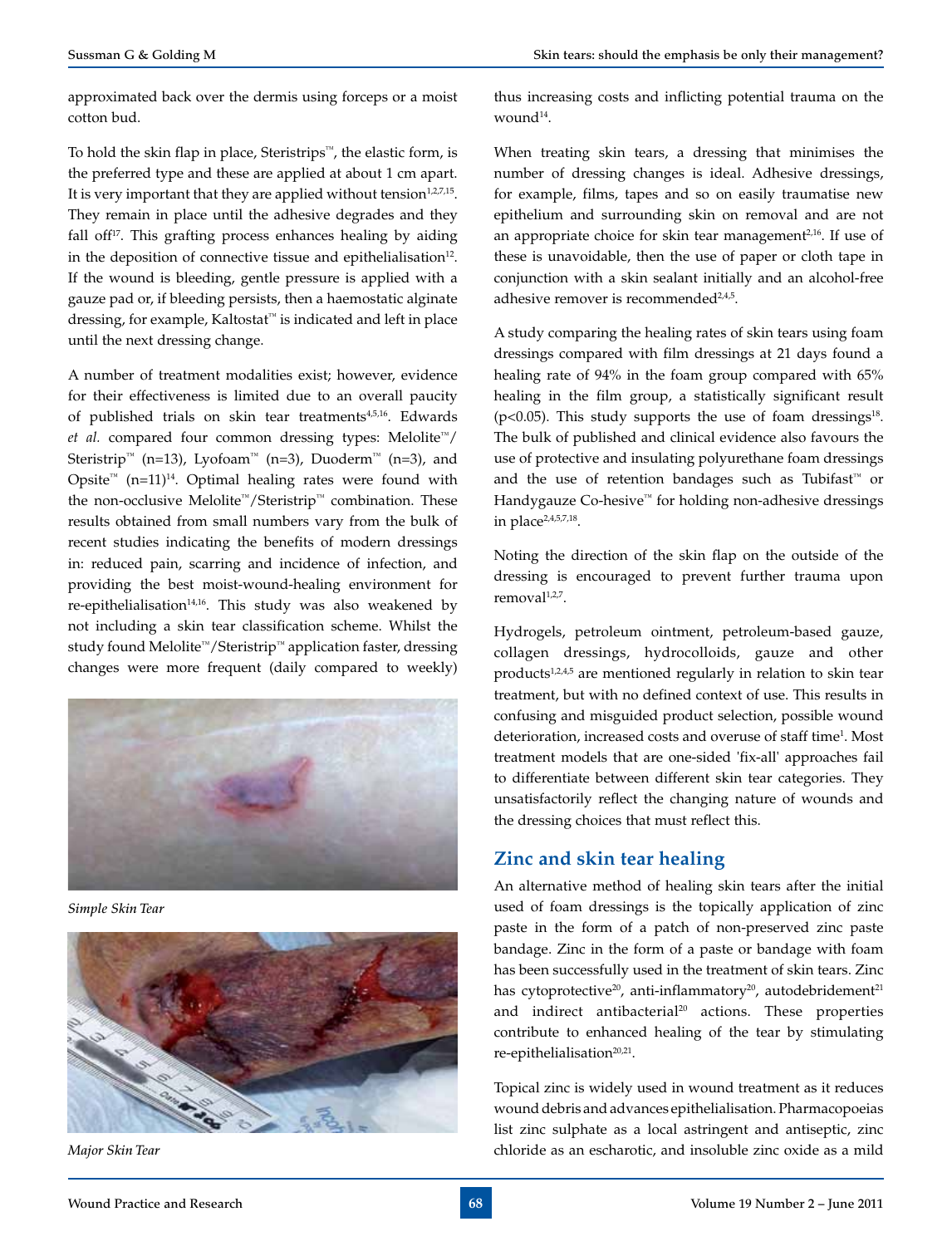antiseptic, astringent and protective agent with particular value in treating inflammatory skin conditions and superficial wounds<sup>21</sup>. The value of topical zinc application in wound care is revealed in early observations by Henzel *et al.* They reported that following major surgery, patients had a pronounced decline in blood and tissue zinc, together with increased zincuria, resulting in up to a 50% reduction in zinc in the granulation tissue and wound margin. This likely created a local zinc deficit in patients and contributed to poor wound healing<sup>22</sup>. Zinc stimulates epithelialisation more than wound contraction in experimental wounds<sup>23</sup>. Clinical trials indicate the beneficial effects of topical zinc on human wounds healing predominantly by epithelialisation. It is preferable to use a non-preserved zinc paste bandage as the loss of Langerhans cells in the epidermis with ageing increase the risk of a reaction to the preservatives.

# **Discussion**

The appropriate management of skin tears maximises swift uncomplicated healing of the wound. However, inconsistencies prevail within the community in respect to proper wound management and prevention strategies<sup>7,15</sup>. In a

#### *Appendix 2. Prevention of skin tear.*

- Educate staff, family care-givers and home health care assistants on the importance of: maintaining adequate hydration and nutrition<sup>1</sup>.
- Obtain the advice of a nutritionist to assess diet and make appropriate recommendations<sup>1</sup>.
- Offer fluids between meals to maintain hydration status<sup>1</sup>.
- Provide a well-lit environment to aid visualisation and minimise the risk of patients bumping into equipment or furniture<sup>1,2</sup>.
- Pad bed rails, wheelchair arm and leg supports, and any other hard-surfaced equipment that the person may bump into, resulting in trauma<sup>1,2</sup>.
- Pillows and blankets should be used to support dangling arms and legs<sup>1,2,3</sup> and to pad body parts<sup>1</sup>.
- Patients should wear long sleeves and pants and geriatric gloves as an added protective barrier<sup>1,2</sup>.
- Adequately hydrate dry skin with moisturising agents. Note: creams are better than lotions<sup>2</sup>.
- Try to use lotions twice a day on dry skin areas and extremities<sup>1</sup>.
- Bag baths appear to be useful at reducing the incidence of dry skin, a risk factor for skin tears<sup>4</sup>.
- Choosing appropriate dressing products<sup>1</sup>.
- Applying a skin sealant prior to using tapes can reduce epidermal trauma<sup>1</sup>.
- Educate staff, family care-givers and home health care assistants on the importance of handling elderly patient with frail skin with care and via the proper techniques – any harsh, quick or pulling movements may result in a skin tear<sup>1,2,3</sup>.
- A lift sheet should be used to move and turn patients to reduce friction and shearing forces<sup>1,2</sup>.
- The appropriate sheet positioning, turning, lifting and transferring techniques should be encouraged by all staff<sup>1,2</sup>.
- Non-adherent dressings, non-adhesive dressings, gauze wrap, cohesive bandages, stockinette (or paper or cloth tape only if unavoidable) should be used to secure dressings and drains<sup>1</sup>.
- Applying a skin sealant prior to using tapes can reduce epidermal trauma<sup>1</sup>.
- Dressings should be removed gently and with the use of an adhesive dissolvent if required<sup>2,3</sup>.
- Remove tapes by applying a counter pressure and rolling off<sup>1</sup>.
- Emollient soaps (soft, soothing, moisturising) are clinically better than non-emollient soaps at lowering the incidence of skin tears by one-third; however, was not statistically significant<sup>1,4,5</sup>.
- No rinse cleansers are preferred over soap for bathing<sup>4</sup>.